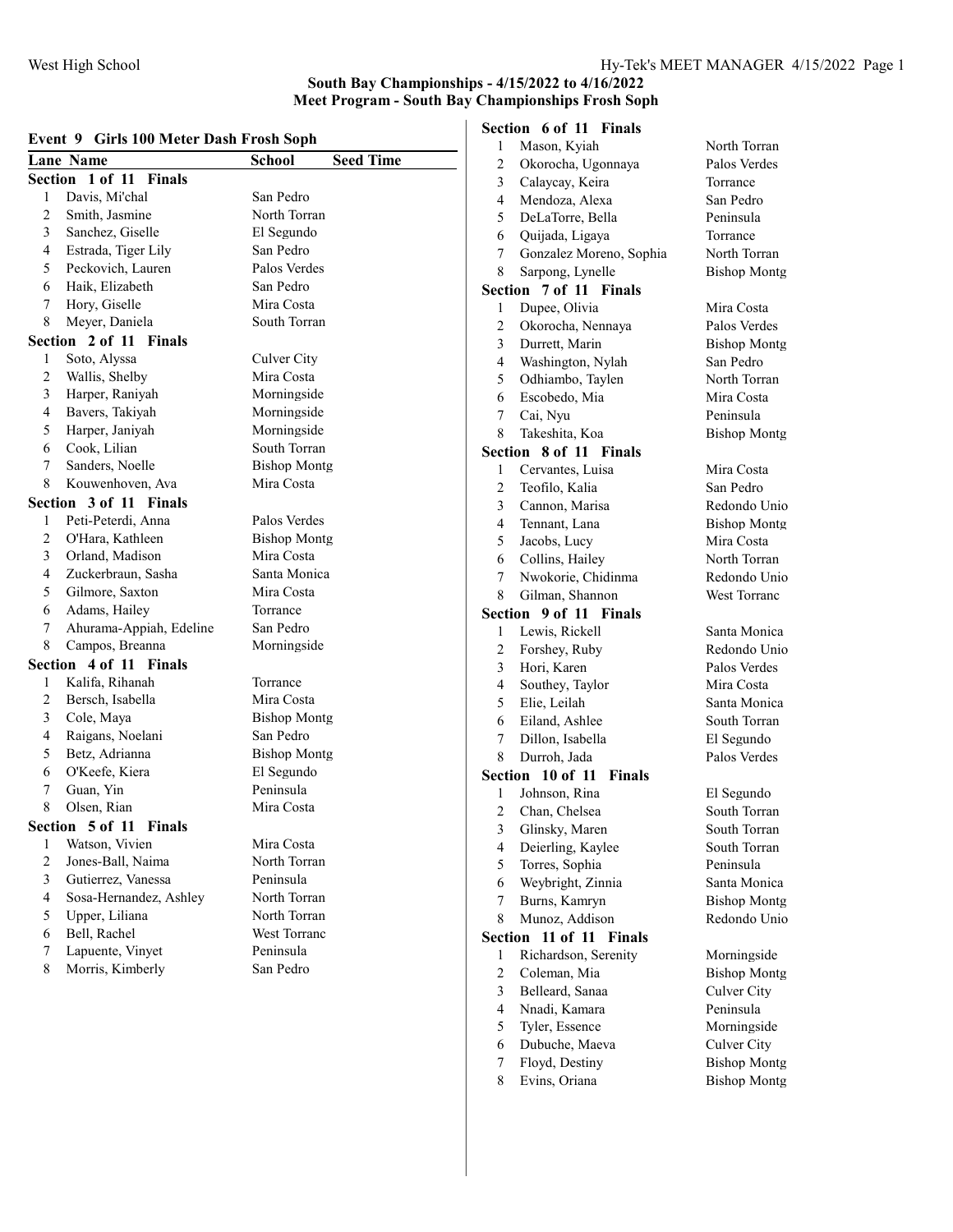#### South Bay Championships - 4/15/2022 to 4/16/2022 Meet Program - South Bay Championships Frosh Soph

#### Event 10 Boys 100 Meter Dash Frosh Soph

|                | EVENT TO DOYS TOO METER DASH FTOSH SOPH |                                   |  |
|----------------|-----------------------------------------|-----------------------------------|--|
|                | <b>Lane Name</b>                        | <b>Seed Time</b><br><b>School</b> |  |
|                | Section 1 of 16 Finals                  |                                   |  |
| 1              | Lim, Patrick                            | <b>Bishop Montg</b>               |  |
| 2              | Bebawy, Daniel                          | North Torran                      |  |
| 3              | Cho, Dylan                              | South Torran                      |  |
| 4              | Khan, Walan                             | North Torran                      |  |
| 5              | Kinoshita, Kohta                        | Peninsula                         |  |
| 6              | Lawson, Dylan                           | South Torran                      |  |
| 7              | Ward, William                           | <b>Bishop Montg</b>               |  |
|                | Section 2 of 16 Finals                  |                                   |  |
| 1              | Takura, Sean                            | South Torran                      |  |
| 2              | Issa, Adam                              | North Torran                      |  |
| 3              | Cuzzocrea, Jack                         | El Segundo                        |  |
| 4              | Huang, Hayden                           | Santa Monica                      |  |
| 5              | Borens, Kimmani                         | North Torran                      |  |
| 6              | Andrade, Steven                         | South Torran                      |  |
| 7              | Perez, Luca                             | <b>Bishop Montg</b>               |  |
| 8              | Naessens-Dowling, Theo                  | Santa Monica                      |  |
|                | Section 3 of 16 Finals                  |                                   |  |
| 1              | Boisselle, Anthony                      | Torrance                          |  |
| 2              | Murdock, Eric                           | Palos Verdes                      |  |
| 3              | French, Brandon                         | South Torran                      |  |
| 4              | Taylor, Ciaran                          | <b>West Torranc</b>               |  |
| 5              | De La Cruz, Nico                        | Mira Costa                        |  |
| 6              | Jurkowski, Jack                         | Mira Costa                        |  |
| 7              | Garcia, Louie                           | South Torran                      |  |
| 8              | Gordon, Wesley                          | El Segundo                        |  |
|                | Section<br>4 of 16 Finals               |                                   |  |
| 1              | Yada, Brett                             | El Segundo                        |  |
| 2              | Fuchs, Felix                            | El Segundo                        |  |
| 3              | Russell, Amare                          | <b>West Torranc</b>               |  |
| 4              | Ogle, Kellan                            | <b>Bishop Montg</b>               |  |
| 5              | Gouche, Joshua                          | Culver City                       |  |
| 6              | Simkin, Kyle                            | Mira Costa                        |  |
| 7              | DeVore, Kendall                         | South Torran                      |  |
| 8              | Lamoureux, Colin                        | Redondo Unio                      |  |
|                | 5 of 16 Finals<br>Section               |                                   |  |
| 1              | Gibson, Jaylin                          | Lakewood                          |  |
| 2              | Gibson, Jamari                          | Lakewood                          |  |
| 3              | Lee, Chanui                             | North Torran                      |  |
| 4              | O'Neill, Luca                           | Mira Costa                        |  |
| 5              | Mossman, Shane                          | El Segundo                        |  |
| 6              |                                         | Culver City                       |  |
|                | Buchan, Charlie                         |                                   |  |
| 7              | Gertz, Zion                             | Wildwood                          |  |
| 8              | Reamer, Daniel                          | <b>West Torranc</b>               |  |
| <b>Section</b> | 6 of 16 Finals                          |                                   |  |
| 1              | Attallah, John                          | Peninsula                         |  |
| 2              | Makpayo, Joshua                         | Peninsula                         |  |
| 3              | Do, Paul                                | North Torran                      |  |
| 4              | Gaynor, Luke                            | Culver City                       |  |
| 5              | Wright, James                           | Culver City                       |  |
| 6              | DiVincenzo, Luca                        | South Torran                      |  |
| 7              | Liu, Matthew                            | Palos Verdes                      |  |
| 8              | Arnold, Blake                           | Redondo Unio                      |  |
|                |                                         |                                   |  |

## Section 7 of 16 Finals

| 1              | Norwood, Dallas                  | Peninsula           |
|----------------|----------------------------------|---------------------|
| $\overline{2}$ | Lee, Tommy                       | South Torran        |
| 3              | Shelton, Jonathen                | Culver City         |
| 4              | Nichols, Evan                    | El Segundo          |
| 5              | Lu, Andrew                       | Peninsula           |
| 6              | Kirkwood, Jashon                 | Culver City         |
| 7              | Arroyo, Mayolo                   | Santa Monica        |
| 8              | Flores, Alex                     | <b>West Torranc</b> |
|                | Section 8 of 16<br><b>Finals</b> |                     |
| 1              | Price, Timothy                   | San Pedro           |
| $\overline{c}$ | Koutures, Andrew                 | Redondo Unio        |
| 3              | Shaw, Bobby                      | Redondo Unio        |
| 4 <sup>1</sup> | Seris, Ulysse                    | Mira Costa          |
| 5 <sup>5</sup> | Iinuma, Drew                     | South Torran        |
| 6              | Sutton, Dillon                   | <b>Bishop Montg</b> |
| 7              | Beshay, Ephraim                  | North Torran        |
| 8              | Davis, Darryl                    | <b>Culver City</b>  |
| Section        | 9 of 16 Finals                   |                     |
| 1              | Miller, Liam                     | South Torran        |
| $\overline{c}$ | Revels, Justin                   | Santa Monica        |
| 3              | Tang, Brandon                    | North Torran        |
| 4              | Wahlstrom, Matias                | Palos Verdes        |
| 5              | Prince, Brady                    | Mira Costa          |
| 6              | Nwamanna, Ikenna                 | South Torran        |
| 7              | Brathold, Aaron                  | <b>Bishop Montg</b> |
| 8              | Coda, Nikolas                    | South Torran        |
| Section        | 10 of 16 Finals                  |                     |
| 1              | Spencer, Drew                    | Mira Costa          |
| $\overline{c}$ | Silva, Joshua                    | Morningside         |
| $\overline{3}$ | Herman, Isaiah                   | Wildwood            |
| $\overline{4}$ | Jaimes, Justin                   | West Torranc        |
| 5              | Goldman, Louis                   | Redondo Unio        |
| 6              | Young, Ryan                      | Torrance            |
| 7              | Stewart, Jacqian                 | <b>West Torranc</b> |
| 8              | Zenaye, Jayden                   | El Segundo          |
|                | Section 11 of 16 Finals          |                     |
| 1              | Sharif, Yasin                    | Laces LA (Ce        |
| $\overline{c}$ | Xu, Zhian                        | Peninsula           |
| $\overline{3}$ | Bryant, Zane                     | Wildwood            |
| 4              | Elhardouzi, Noah                 | Redondo Unio        |
| 5              | Hackley, Chase                   | Mira Costa          |
| 6              | Lee, Kyle                        | Peninsula           |
| 7              | Glass, Denzel                    | South Torran        |
| 8              | Hemmens, Azeek                   | South Torran        |
| Section        | 12 of 16 Finals                  |                     |
| 1              | Mulligan, Justin                 | Peninsula           |
| $\overline{2}$ | Dangerfield, Jeremy              | Morningside         |
| 3              | Reynoso, Pierce                  | Culver City         |
| 4              | Zhang, William                   | Peninsula           |
| 5              | Hoang, Justin                    | <b>Culver City</b>  |
| 6              | Gibbs, Robert                    | Torrance            |
| 7              | Gordon, Xavier                   | Redondo Unio        |
| 8              | Porter, Christopher              | El Segundo          |
|                |                                  |                     |